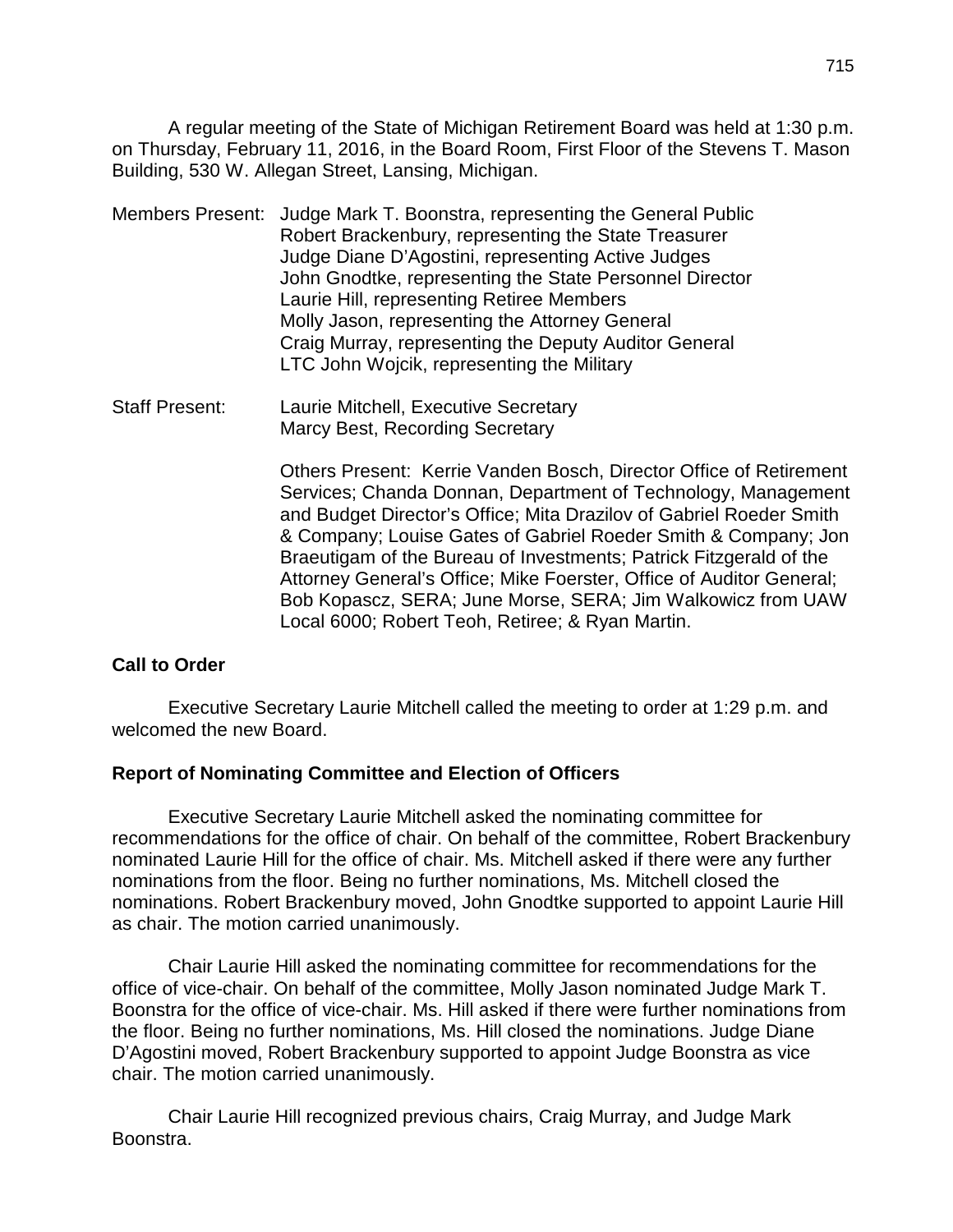### **Excusing of Absent Members**

John Gnodtke moved, Craig Murray supported, to excuse the absence of Matthew Fedorchuk. The motion carried unanimously.

## **Approval of Agenda**

John Gnodtke moved, Robert Brackenbury supported, to approve the Agenda as presented. The motion carried unanimously.

## **Approval of Minutes**

John Gnodtke moved, Robert Brackenbury supported, to approve the regular session of the State Employees Retirement System Board minutes of November 12, 2015. Craig Murray noted that a correction was needed on page 713 under Proposal for Decision – Docket 2015-031502-ORS last line MCL 28.24 be revised to MCL 38.24. The motion carried unanimously.

Molly Jason moved, Robert Brackenbury supported, to approve the regular session of the Judges Retirement System Board minutes of April 23, 2015. The motion carried unanimously.

### **Orientation/Review of Duties as a Board Member**

Laurie Mitchell, Executive Secretary presented the Military Retirement System, Judges Retirement System, and State of Michigan Employees' Retirement System Orientation to the Board.

Kerrie Vanden Bosch, Director Office of Retirement Services, presented the Fiduciary Responsibilities to the Board.

Patrick Fitzgerald, Office of Attorney General, presented the Administrative Hearings Orientation to the Board.

## **Special Reports**

Jon Braeutigam, Chief Investment Officer of the Bureau of Investments in the Department of Treasury, presented the Annual Investment Report to Board members and answered questions.

Mita Drazilov of Gabriel Roeder Smith & Company presented highlights of the JRS Actuarial Pension Valuation for the period ending September 30, 2015 to Board members and answered questions.

Louise Gates of Gabriel Roeder Smith & Company presented highlights of the JRS Actuarial Health Valuation for the period ending September 30, 2015 to Board members and answered questions.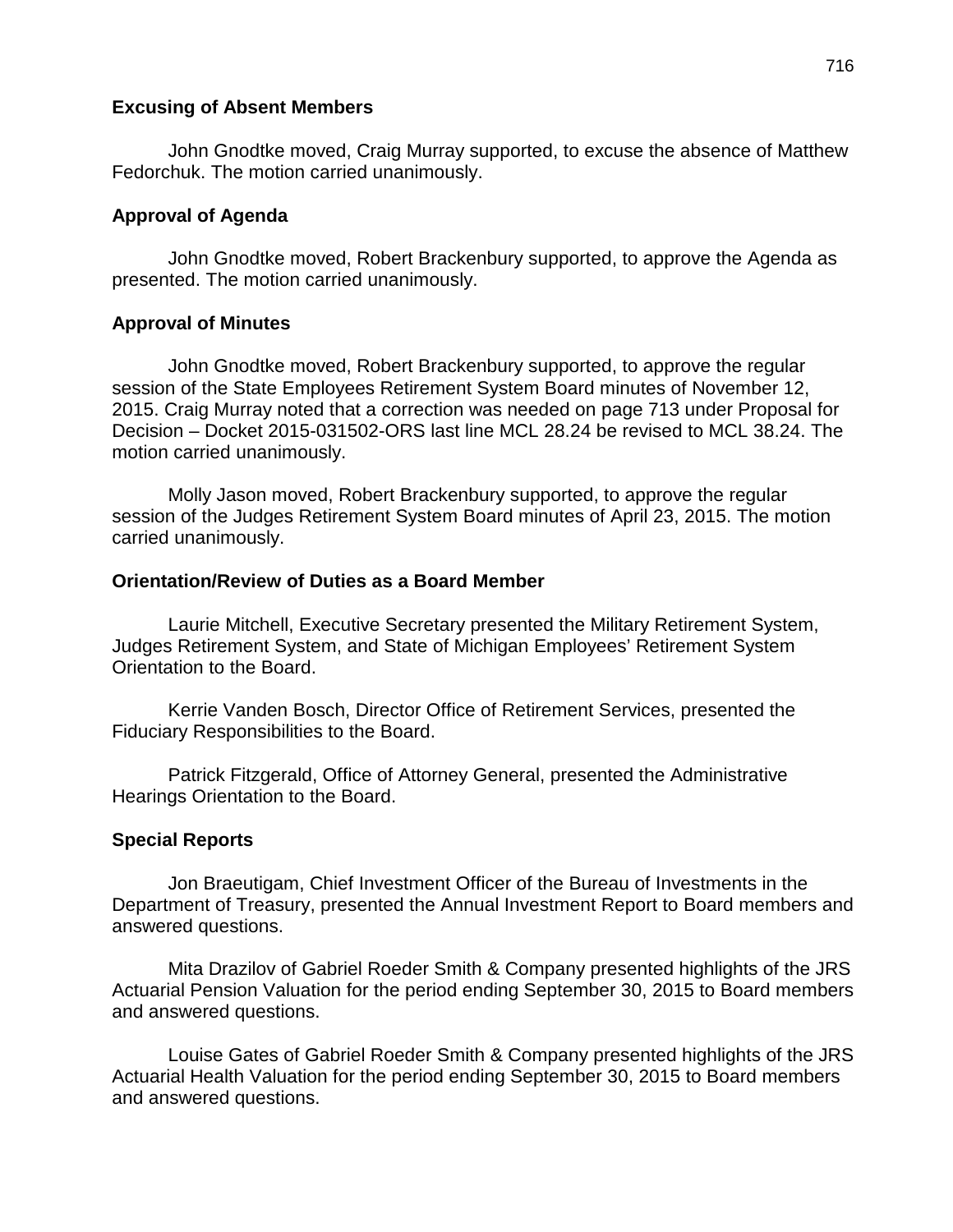## **New Pension Recipients**

Informational payroll statistics lists were provided to the Board. There was no discussion on these items.

### **Administrative Hearings**

### Proposal for Decision – Docket 2015-039886-ORS

The Board considered the case materials. Craig Murray moved, John Wojcik supported, that the Board adopt as its own the recommendations of the Presiding Officer in the October 21, 2015 Proposal for Decision, including the proposed Findings of Fact and Conclusions of Law, and deny Petitioner's application for duty or non-duty disability retirement benefits under MCL 38.67a. The motion carried unanimously.

## Proposal for Decision – Docket 2015-031501-ORS

The Board considered the case material. John Gnodtke moved, Robert Brackenbury supported, that the Board adopt as its own the recommendations of the Presiding Officer in the October 21, 2015 Proposal for Decision, including the proposed Findings of Fact and Conclusions of Law, and deny Petitioner's application for duty or non-duty retirement benefits under MCL 38.67a. The motion carried unanimously.

### Proposal for Decision – Docket 2015-039900-ORS

The Board considered the case material. John Gnodtke moved, Craig Murray supported, that the Board adopt as its own the recommendations of the Presiding Officer in the December 28, 2015 Proposal for Decision, including the proposed Findings of Fact and Conclusions of Law, and deny Petitioner's application for duty or non-duty retirement benefits under MCL 38.21 and MCL 38.24, respectively. The motion carried unanimously.

#### Proposal for Decision – Docket 2015-044361-ORS

The Board considered the case material. John Gnodtke moved, Robert Brackenbury supported, that the Board adopt as its own the recommendations of the Presiding Officer as set forth in the November 2, 2015 Proposal for Decision including the proposed Findings of Fact and Conclusions of Law, except for the following clarifications and corrections: All references to the disability retirement provisions applicable to members of the defined benefit retirement plan (i.e., MCL 38.21 and MCL 28.24) shall be changed to section 67a, MCL 38.67a, which is the applicable provision under which the Petitioner's application for disability retirement benefits has been reviewed and decided that Petitioner's application for duty or non-duty disability retirement is denied under section 67a, MCL 28.67a. The motion carried unanimously.

## Proposal for Decision – Docket 2015-044528-ORS

The Board considered the case material. John Gnodtke moved, Craig Murray supported, and that the Board adopts as its own the Recommendations of the Presiding Officer in the November 16, 2015 Proposal for Decision including the proposed Findings of Fact and Conclusions of Law, except for the following clarifications and corrections: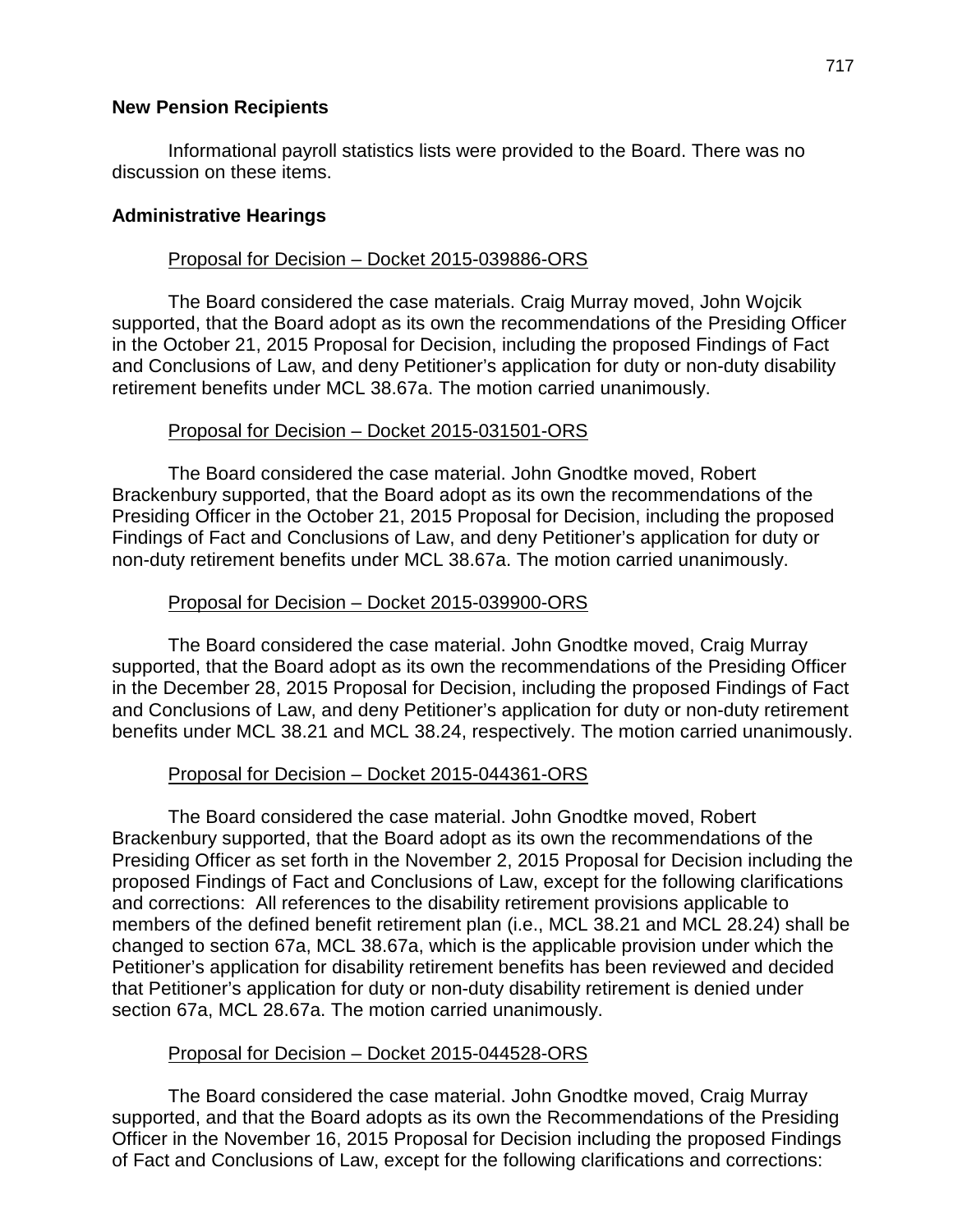- a. All references to sections 21 and 24 of the State Employees' Retirement Act, MCL 28.21 and MCL 38.24 shall be changed to section 67a, MCL 38.67a, which is the applicable provision under which Petitioner's application for disability retirement benefits has been reviewed and decided;
- b. The Board hereby recognizes that one of its medical advisors has certified that Petitioner is totally and permanently disabled from a physical standpoint; the other concluded that Petitioner is not totally and permanently disabled from a mental standpoint. Nevertheless, both of the medical advisors have separately concluded that the conditions underlying Petitioner's disability retirement claim are not the proximate result of the performance of her duties as a State employee. Furthermore, the medical evidence, taken as a whole, supports that conclusion. Specifically, the evidence shows that Petitioner's disabling back condition was not caused solely by the performance of her employment duties, but rather was the product of several factors, some of which were not work-related. As a result, Petitioner's application for duty disability retirement is hereby denied on the basis that she has failed to establish beyond a preponderance of the evidence that her disability is duty related, as is required by MCL 38.67a;
- c. In view of the fact that Petitioner has accrued only 9.1 years of retirement credit to date, she does not otherwise meet the requirements for a non-duty disability requirement under MCL 38.67a(5)(c); and

Therefore, Petitioner's application for duty or non-duty disability retirement is denied under section 67a, MCL 38.67a. The motion carried unanimously.

#### **Old Business**

Laurie Mitchell provided an update of the proposal for prefunding healthcare for the Judges Retirement System.

#### **New Business**

#### Resolutions for Board Consideration and Approval

John Gnodtke moved, Craig Murray supported, that the Board adopt the Resolution honoring Randall S. Gregg as presented. The motion carried unanimously.

Robert Brackenbury moved, Craig Murray supported, that the Board adopt the Resolution honoring Vernon L. Johnson as presented. The motion carried unanimously.

Craig Murray moved, Judge Diane D'Agostini supported, that the Board adopt the Resolution honoring Ruth Schwartz as presented. The motion carried unanimously.

Judge Mark T. Boonstra moved, John Wojcik supported, that the Board adopt the Resolution honoring John Axe as presented. The motion carried unanimously.

Craig Murray moved, John Gnodtke supported, that the Board adopt the Resolution honoring Chanda L. Donnan as presented. The motion carried unanimously